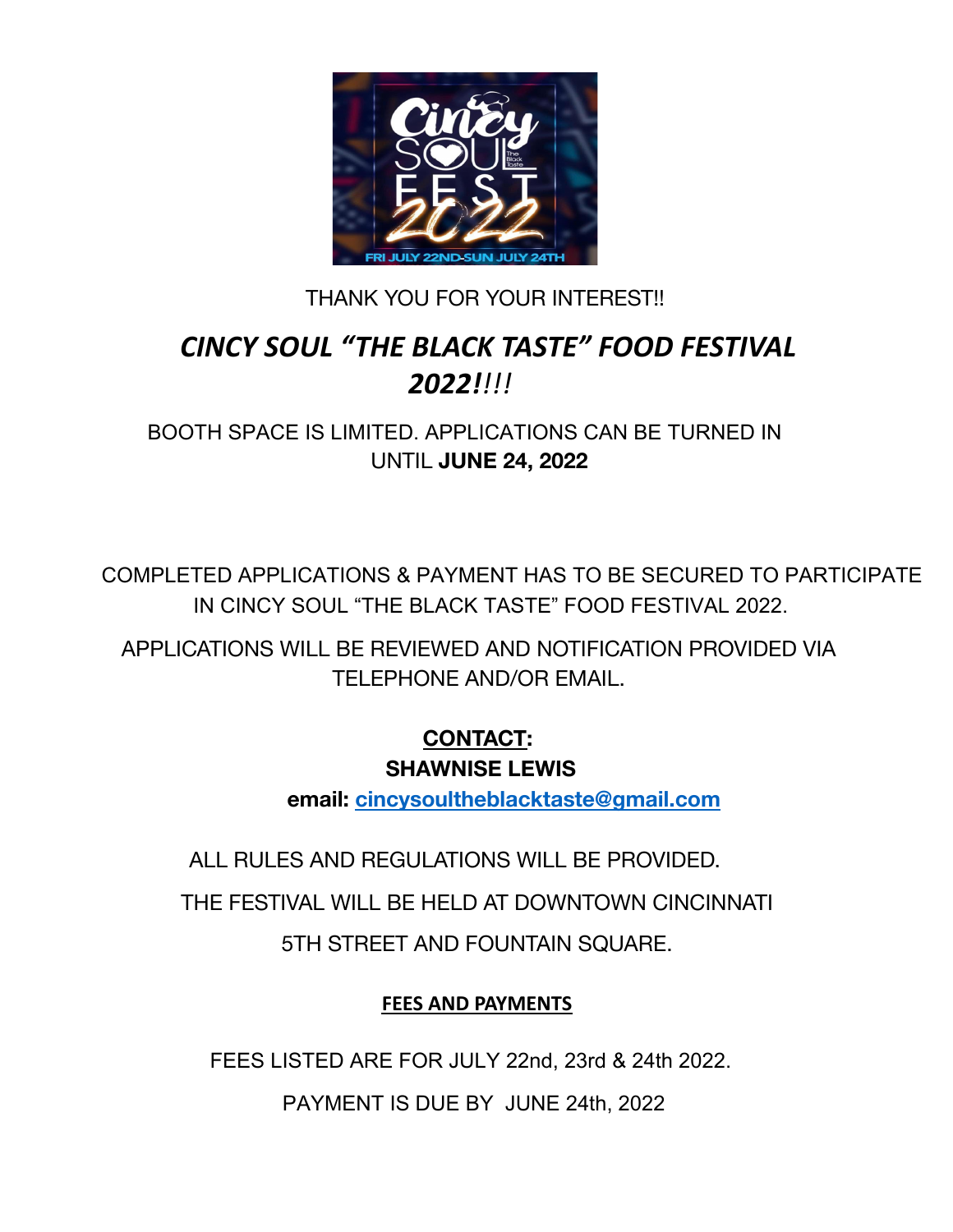#### **DOCUMENTS REQUIRED**

### **APPLICATION ,FOOD MENU WITH PRICING, PAYMENT HAMILTON COUNTY FOOD LICENSE**

| <b>WHERE:</b>                           | DOWNTOWN CINCINNATI, OHIO<br>5TH STREET AND FOUNTAIN                                                                                                                                                                                                                |  |  |
|-----------------------------------------|---------------------------------------------------------------------------------------------------------------------------------------------------------------------------------------------------------------------------------------------------------------------|--|--|
| <b>WHEN:</b>                            | FRIDAY, SATURDAY AND SUNDAY JULY 23RD <sup>[H</sup> (RAIN OR<br>SHINE) SATURDAY JULY 23TH 11am TO 11pm<br>SUNDAY JULY 24th 10am TO 9pm                                                                                                                              |  |  |
| <b>VENDOR SPACE:</b>                    | BOOTH SPACE WILL BE PROVIDED. ALL ITEMS BEING SOLD OR<br>DISPLAYED MUST BE CONTAINED WITHIN BOOTH SPACE. (COME<br>PREPARED FOR RAIN OR SHINE)                                                                                                                       |  |  |
| <b>UTILITIES</b>                        | TRASH, WATER & ELECTRIC WILL BE PROVIDED. (ELECTRICAL WILL BE 20 AMP)                                                                                                                                                                                               |  |  |
| <b>WEATHER:</b>                         | CINCY SOUL IS A RAIN OR SHINE EVENT. PLEASE COME PREPARED                                                                                                                                                                                                           |  |  |
| <b>REQUIREMENTS:</b>                    | THE EXHIBITOR WILL BE RESPONSIBLE TO BE OPEN DURING THE<br>ENTIRE FESTIVAL. YOU CANNOT VACATE EARLY, YOUR BOOTH MUST BE<br>NEAT, ATTRACTIVE AND WELL MAINTAINED. YOU ARE RESPONSIBLE FOR<br>SETTING UP, MAINTAINING AND REMOVING YOUR OWN MERCHANDISE<br>AND TRASH. |  |  |
| <b>CONTACT:</b>                         | <b>SHAWNISE LEWIS</b>                                                                                                                                                                                                                                               |  |  |
|                                         | <b>EMAIL:</b> cincysoultheblacktaste@gmail.com                                                                                                                                                                                                                      |  |  |
| <b>APPLICATION</b><br><b>CHECKLIST:</b> | PLEASE REMIT THE FOLLOWING ITEMS FOR APPROVAL:<br>-APPLICATION<br>-PAYMENT<br>-FOOD MENU WITH PRICING<br>-PHOTO OF YOUR LOGO/ANY HIGH QUALITY PHOTO FOR OUR WEBSITE<br>FOR ADVERTISING.<br>-HAMILTON COUNTY FOOD LICENSE                                            |  |  |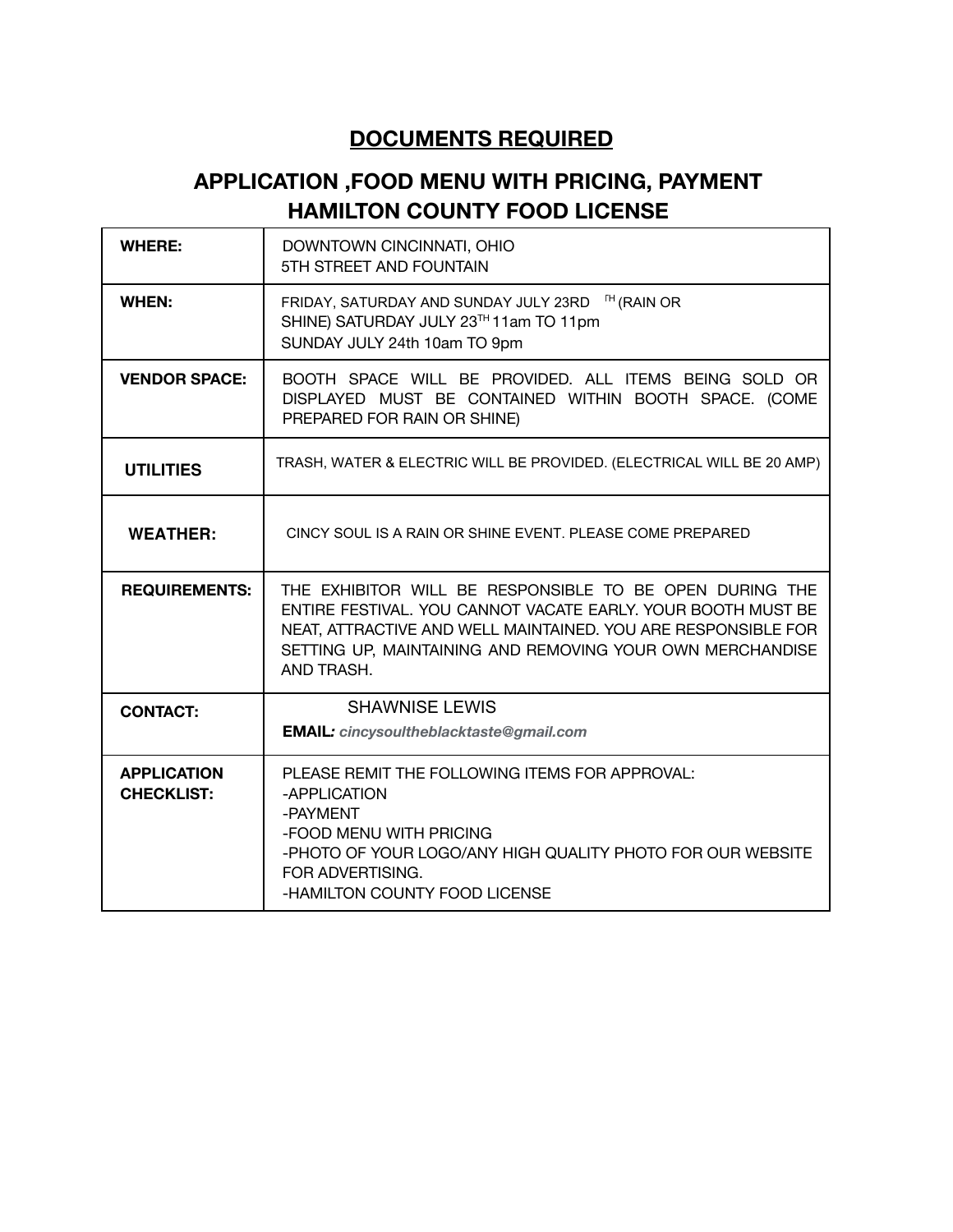## **CONDITIONS**

- 1. All locations will be assigned by CS staff while written location requests will be considered. **(Placement will be at the sole discretion of CS.)**
- 2. Concessionaire will NOT be provided, with the expectation of specified set-up/load-in and break-down/load-out times, vehicles will not be permitted on the event site for any reason outside of set-up and break-down times. Vehicles will be removed immediately when asked by CS STAFF/CS SECURITY.
- 3. For the safety of the festival's attendees, vehicles are not allowed to move onto or within the site during operating hours. You will only be allowed to operate a vehicle during before and after scheduled events when attendees arrive and depart.
- 4. *CINCY SOUL "THE BLACK TASTE' FOOD FESTIVAL 202***2** will provide day and evening security, but food/concessionaire agrees to hold above-listed organizations harmless for any injury, theft or other loss that may occur to property or persons during the loan-inset-up, event, break-down/load-out of the festival.

5. Beware of pedestrians during set up & tear down. Dispose of Trash & Grease Properly In dedicated Areas.

6. Please be Kind to Each other WE GOT US!!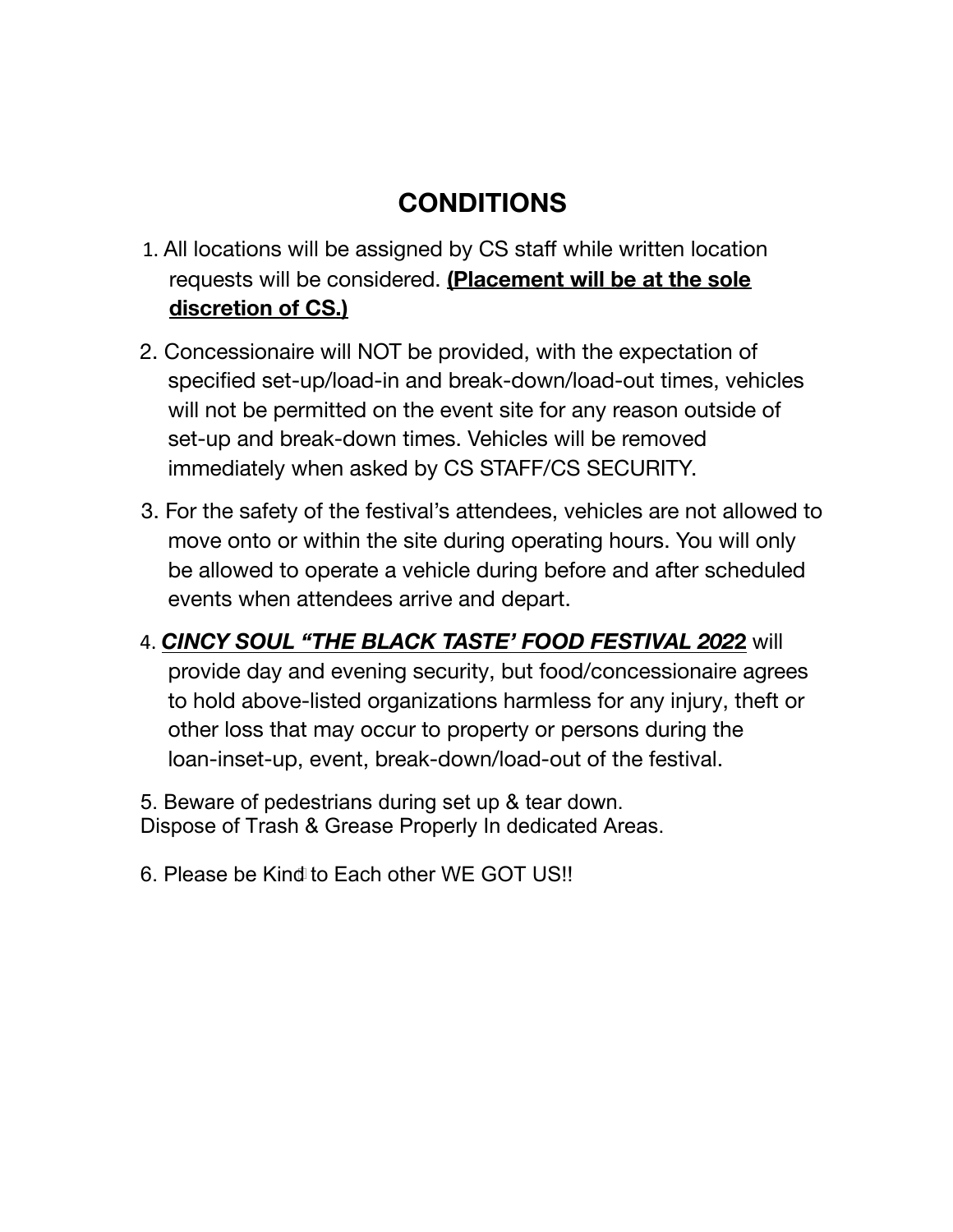### **SET UP**

- 1. Food Truck Vendors, will be given load In Instructions & Times.
- 2. Food booth vendors, you must arrive July 22, 2022 by 6pm at Copa Lounge 1133 Sycamore St. You will then be given instructions on how to load on 5th street and inspection.
- 3. A limited number of electrical hook ups will be available (SEE Application). Vendor agrees to hold *CINCY SOUL "THE BLACK TASTE" FOOD FESTIVAL* And any officers and/or owners of the aforementioned company harmless for any damage to the equipment caused by any malfunction.

## **INSPECTIONS**

- 1. All vendor booths/food operations serving cooked items will be inspected by the City of Cincinnati Health Inspector and the City of Cincinnati Fire Marshall.
- 2. Inspection Schedule:
	- *City of Cincinnati Health Department*: inspection will be conducted upon completion of set-up, no later than 12pm on Saturday July 23, 2022.
	- *Fire Marshall*: All vendors and booths/food operations (including food trucks and trailers) cooking food will be inspected on Saturday, July 23<sup>rd</sup> and July 24<sup>th</sup>, 2022.
- 3. Vendors will not be permitted to begin their vending operations at the **CINCY SOUL "THE BLACK TASTE" FOOD FESTIVAL 2022** until their food and vending operation has been inspected and determined to be in compliance with City of Cincinnati Health Department regulations and Fire Code. **No Exceptions!**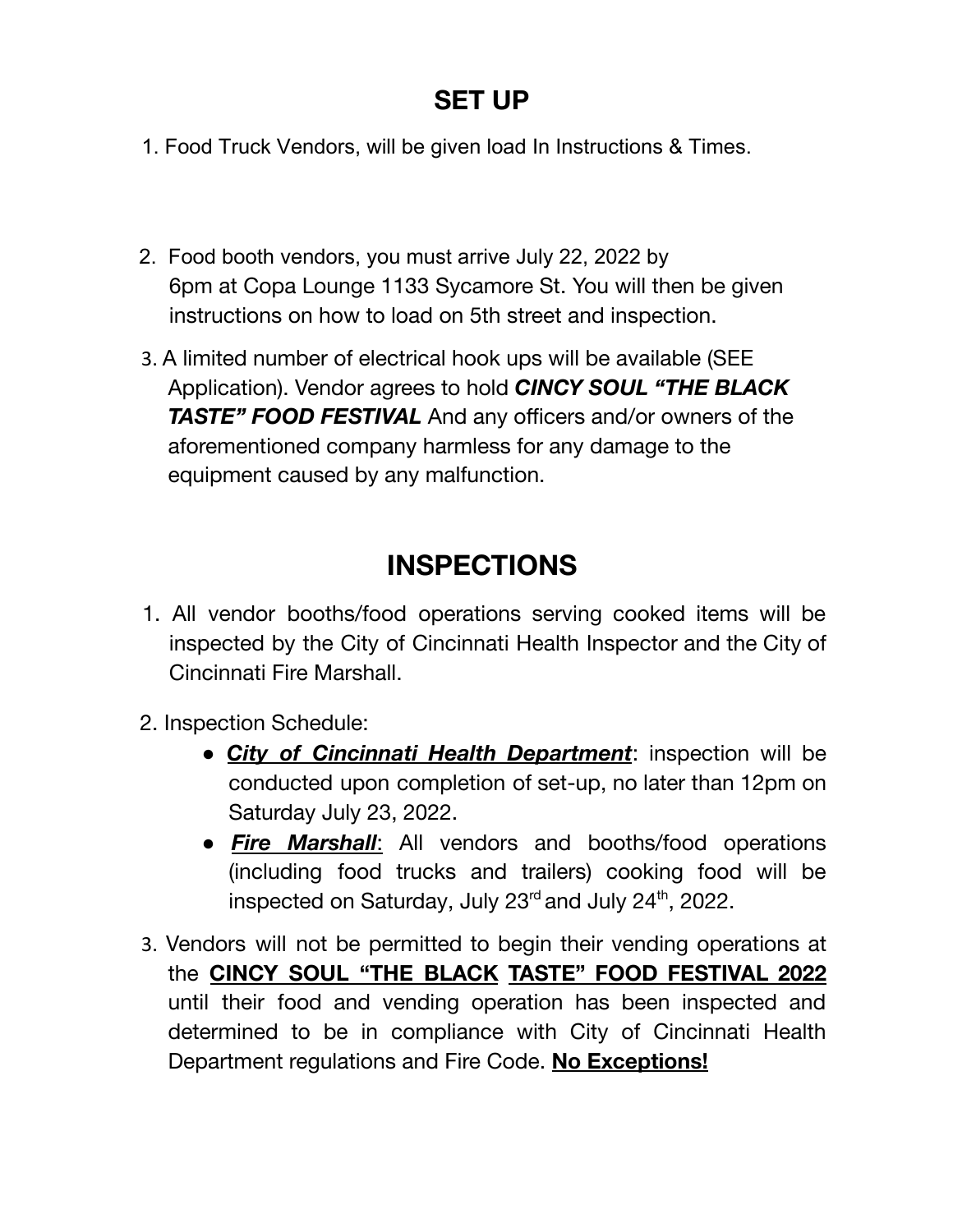## **MENU AND SIGNAGE**

- 1. Only menu items approved by the **CINCY SOUL" THE BLACK TASTE" FOOD FESTIVAL 2022** Committee and the City of Cincinnati Health Department may be sold at the festival.
- 2. Vendors must list on their application ALL items they wish to sell. Items not listed and approved may not be sold and must be removed from the vendor's booth.
- 3. In the interest of presenting as wide a selection of food and menu items as possible, the festival office may limit a specific type of food.
- 4. Food and Concessionaires are required to keep a neat, presentable booth at all times. Empty boxes and trash will not be permitted around the booth.
- 5. *SALES OF ALCOHOL AND ALL DRINKS WILL BE RESERVED EXCLUSIVELY FOR CINCY SOUL "THE BLACK TASTE' FOOD FESTIVAL. CINCY SOUL ALSO RESERVES THE TO RESTRICT WHICH ITEMS WILL BE SOLD TO INCLUDE EXCLUSIVE AGREEMENT WITH NATIONAL PRODUCTS LINES AND THOSE WHO HAVE ENTERED AN AGREEMENT WITH CSFF TO BE THE "OFFICIAL" VENDOR, SUCH AS BEER, WINE, AND FESTIVAL T-SHIRTS AND MEMORABILIA.*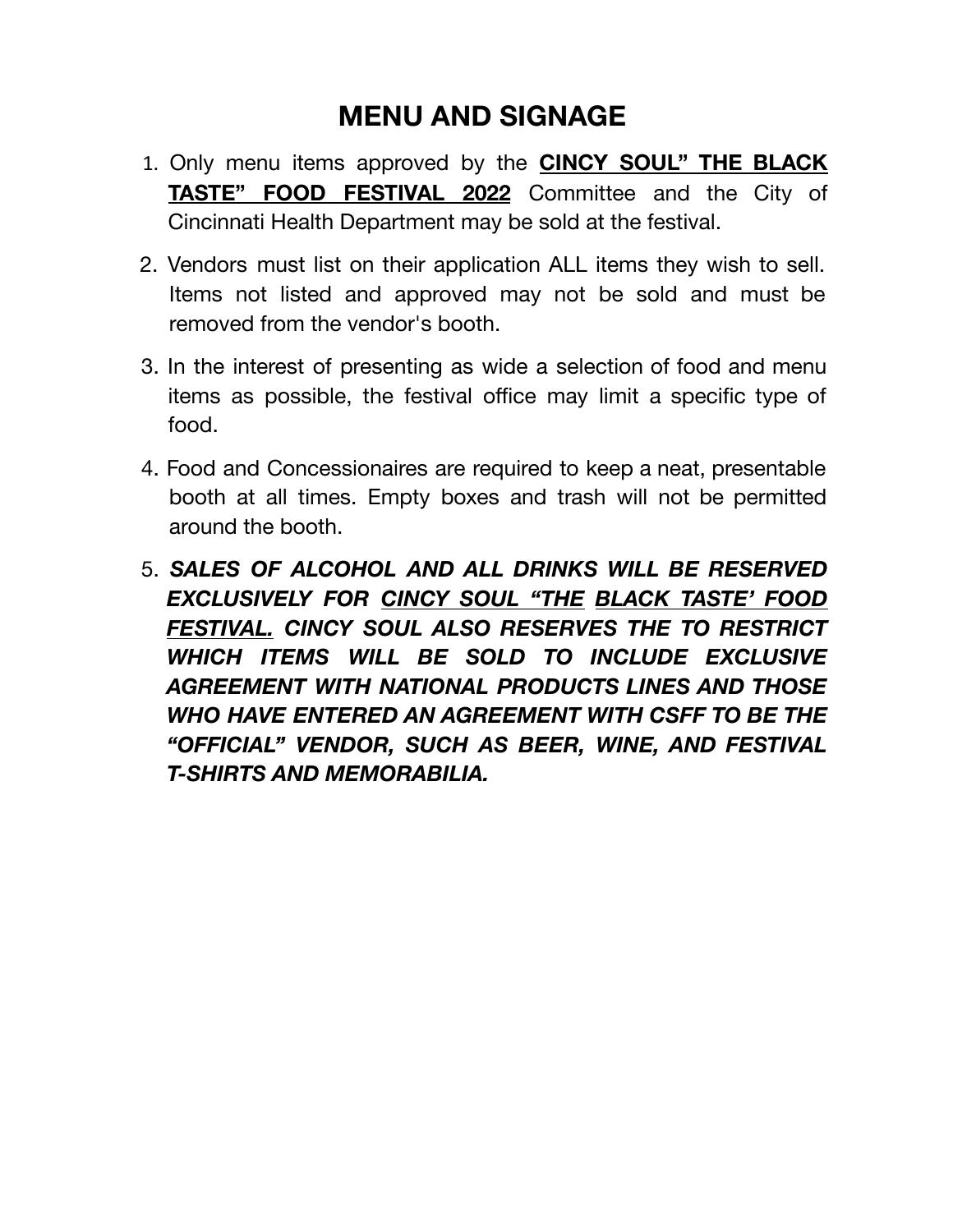## CINCY SOUL "THE BLACK TASTE" FOOD 2022 FESTIVAL APPLICATION

| DO YOU HAVE FACEBOOK, TWITTER, INSTAGRAM HASHTAG: ______________________________ |  |  |  |
|----------------------------------------------------------------------------------|--|--|--|

The deadline is June 24th, 2022. Vendors hereby request permission to display and sell products and or services listed above. Further, *CINCY SOUL "THE BLACK TASTE" FOOD FESTIVAL 2022 RESERVES THE RIGHT TO APPROVE ANY PRODUCT/ITEM. DO NOT BRING ITEMS TO THE FESTIVAL UNLESS PREVIOUSLY APPROVED. THIS WILL BE MONITORED.*

I HAVE READ AND UNDERSTAND AND WILL ABIDE WITH *CINCY SOUL "THE BLACK TASTE" FOOD* **FESTIVAL 2022** general information, procedures, rates and conditions.

By signing this application, I acknowledge that the festival is subject to various weather conditions and state and federal safety and health regulations.

APPLICANT SIGNATURE: \_\_\_\_\_\_\_\_\_\_\_\_\_\_\_\_\_\_\_\_\_\_\_\_\_\_\_\_\_\_\_\_\_\_\_\_\_ DATE: \_\_\_\_\_\_\_\_\_\_\_\_\_\_\_\_\_\_\_\_\_\_\_

PLEASE PRINT NAME: \_\_\_\_\_\_\_\_\_\_\_\_\_\_\_\_\_\_\_\_\_\_\_\_\_\_\_\_\_\_\_\_\_\_\_\_\_\_\_\_\_\_\_\_\_\_\_\_\_\_\_\_\_\_\_\_\_\_\_\_\_\_\_\_\_\_\_\_\_

**\*\*\*\*\*NO REFUNDS WILL BE GIVEN. THIS EVENT IS RAIN OR SHINE\*\*\*\***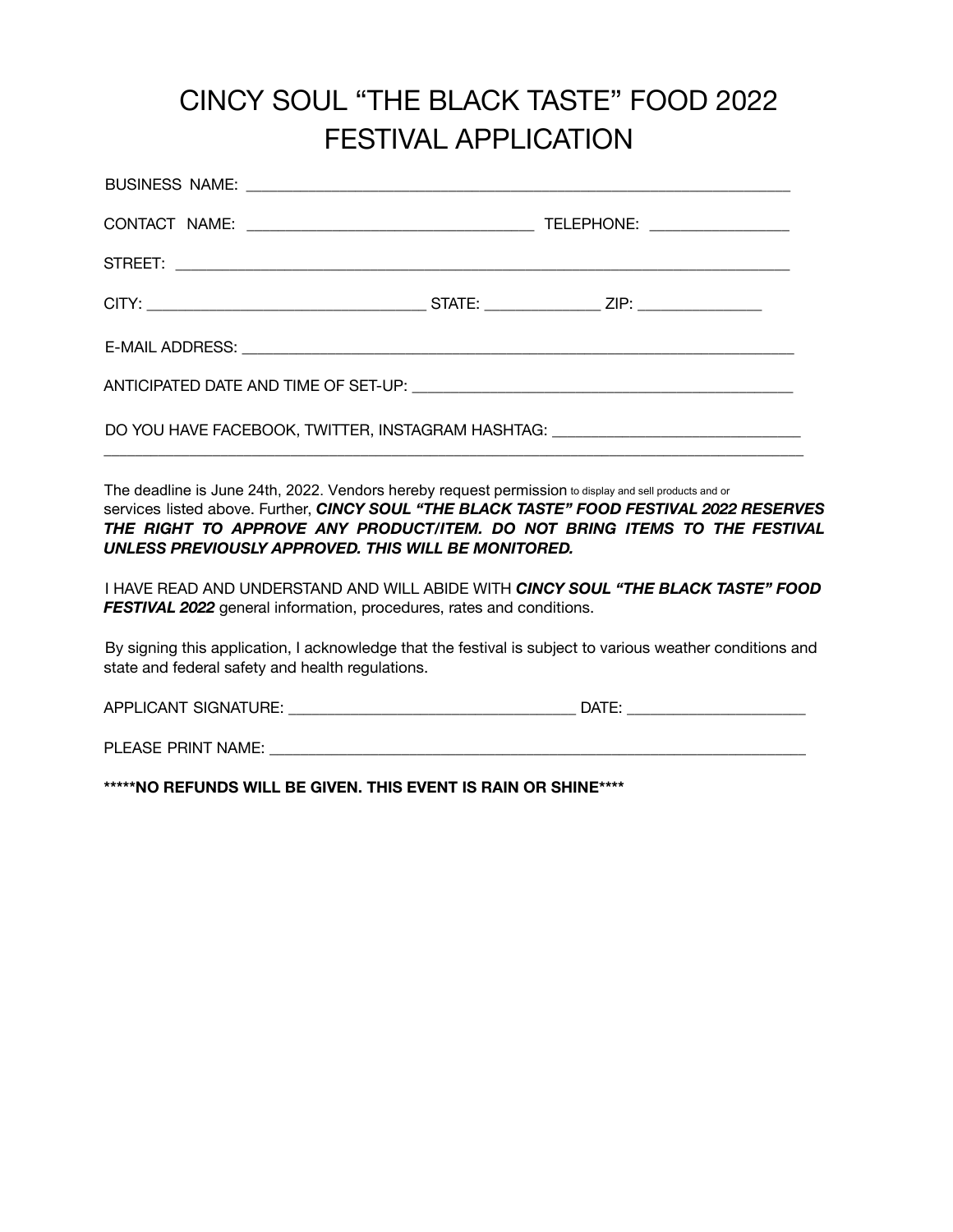## CINCY SOUL "THE BLACK TASTE" 2022 FOOD FESTIVAL APPLICATION

- 1. PROPOSED MENU OFFERINGS: Please List the items that you wish to sell below. This is a Taste Items should be priced to give people an opportunity to sample your cuisine. Items should not exceed \$7.00.
- 2. THE SALE OF ALCOHOL AND/OR ANY BEVERAGES IS STRICTLY PROHIBITED.
- 3. APPLICATION SUBMISSION DOES NOT GUARANTEE ACCEPTANCE, PAYMENT DOES.

| <b>MENU ITEM</b> |
|------------------|
|                  |
| PRICE:           |
| <b>MENU ITEM</b> |
| PRICE:           |
| <b>MENU ITEM</b> |
| PRICE:           |
| <b>MENU ITEM</b> |
| PRICE:           |
|                  |
|                  |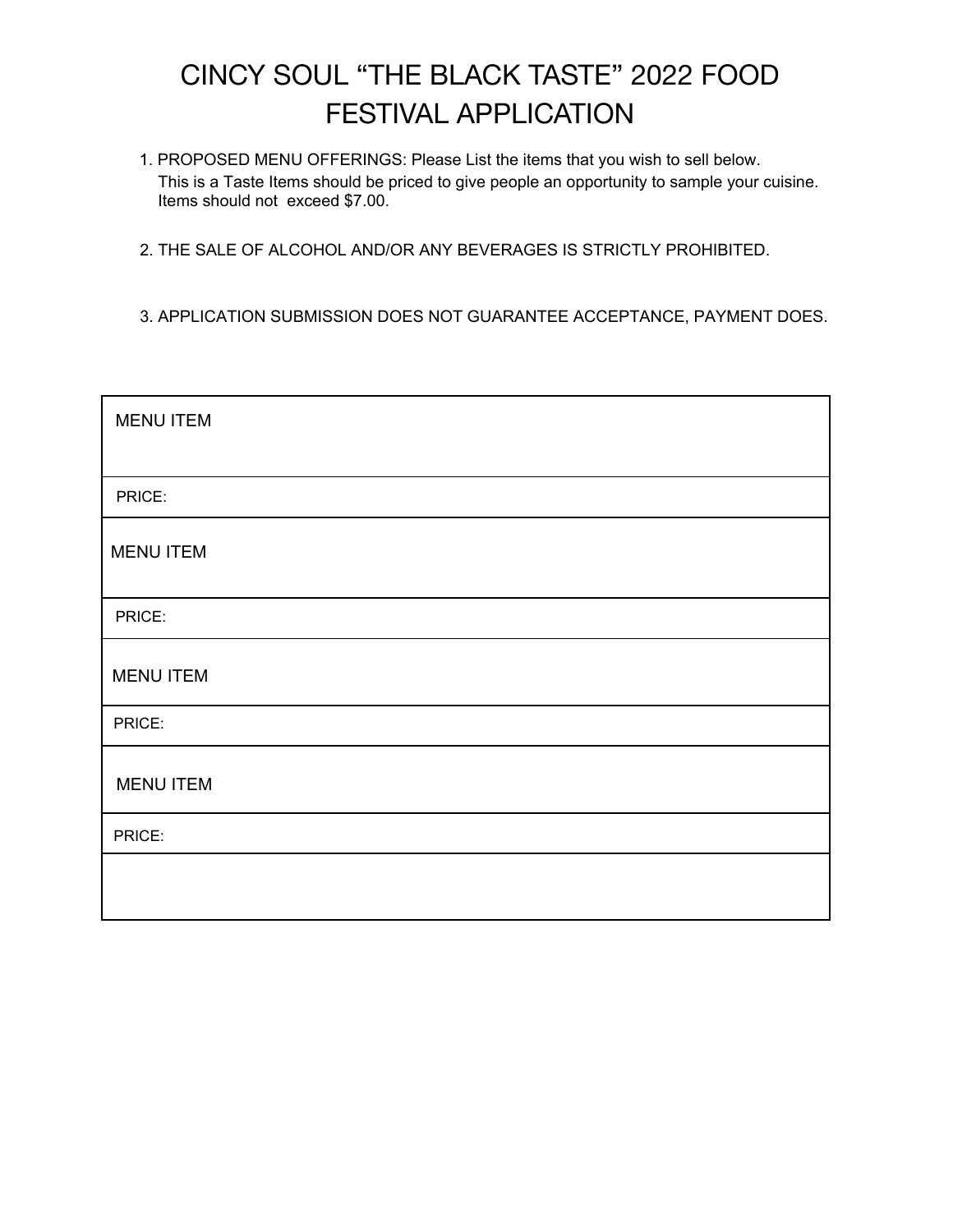## **PRICES**

# **BOOTH -COOKING \$1400.00 COOKING ON SITE \$1500.00**

# **CATERING (WARMING ONLY) \$1000.00**

**WATER FREE FOOD TRUCK \$900.00**

**NON FOOD VENDORS \$600** 

**\*EVENT WILL TAKE PLACE RAIN OR SHINE\***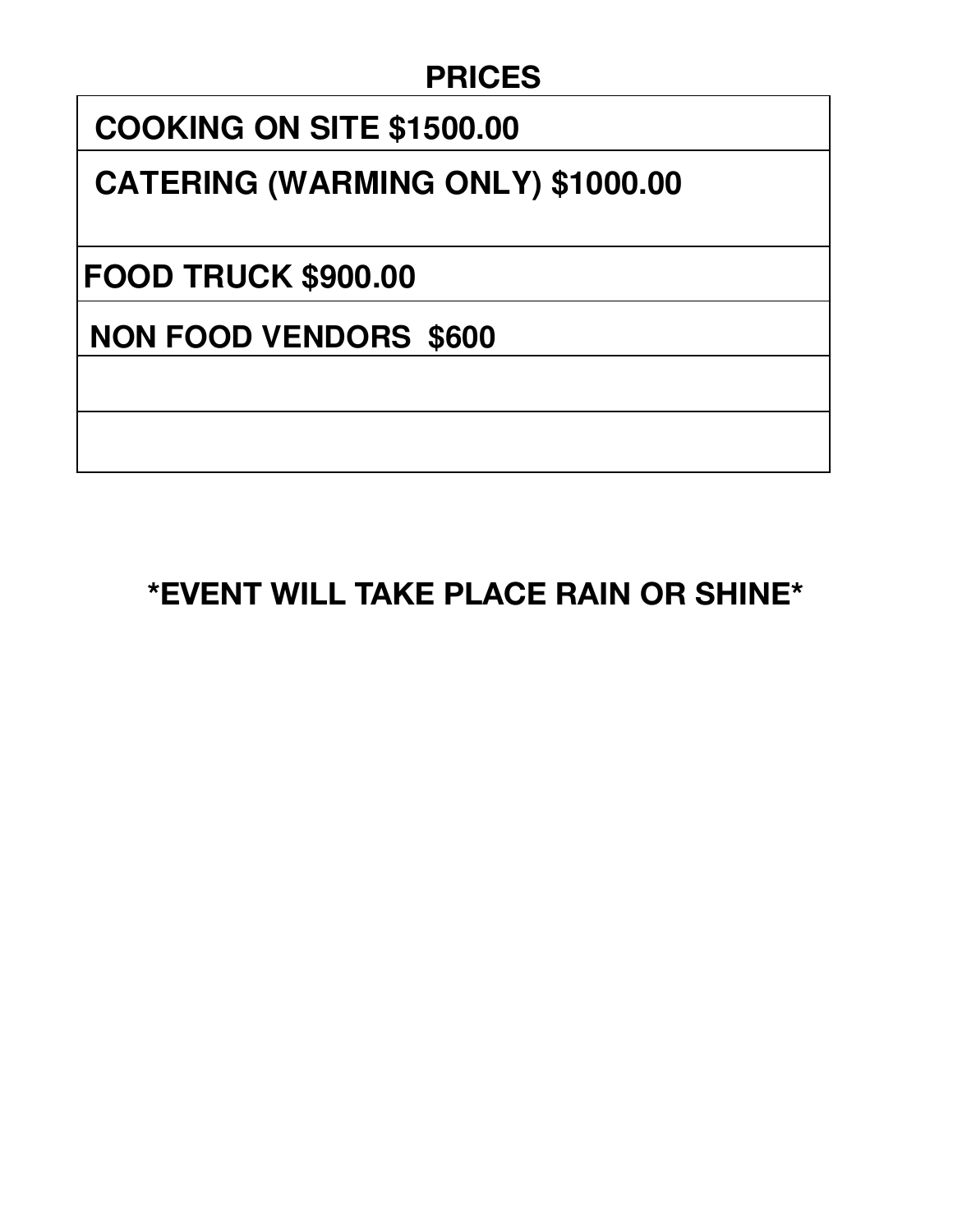#### *CINCY SOUL "THE BLACK TASTE" FOOD FESTIVAL 2022 VENDOR LIABILITY WAIVER*

I \_\_\_\_\_\_\_\_\_\_\_\_\_\_\_\_\_\_\_\_\_\_\_\_\_\_\_\_\_\_\_\_\_\_\_\_\_\_\_\_\_\_\_\_\_\_\_\_\_\_\_\_\_\_\_\_\_\_\_\_\_\_\_\_\_ (please print full name clearly),

the understand, acknowledge and agree that:

1. I submitted a Food Vendor Application to *CINCY SOUL" THE BLACK TASTE" FOOD FESTIVAL 2022* and understand that a Liability Waiver is required as part of the application process. 2. I fully understand that by participating in the *CINCY SOUL "THE BLACK TASTE" FOOD FESTIVAL 2022* I may cause property damage and/or physical injury to myself and/or others, including but not limited to serious bodily injury, permanent disability, or death. I am fully aware of the risk and hazards involved with my participation and freely voluntarily assume all risk, both known and unknown, even if arising from the negligence and/or negligence of the Releases named below.

- 3. I acknowledge and understand that *CINCY SOUL "THE BLACK TASTE" FOOD FESTIVAL 2022* is immune from liability to the extent provided by Ohio law.
- 4. I, myself and on behalf of my heirs, estate, assigns, personal representative and next of kin , hereby knowingly and voluntarily, unconditionally and absolutely waive, release and discharge and all past, present and future claim(s) liabilities, cost, expenses, demands and cause of action against *CINCY SOUL "THE BLACK TASTE" FOOD FESTIVAL 2022*, ITS DEPARTMENTS, EMPLOYEES, OFFICERS, REPRESENTATIVES, AND AGENTS (RELEASEE'S) that are in any way related to my participation in the *CINCY SOUL "THE BLACK TASTE" FOOD FESTIVAL 2022*. I INTEND THIS WAIVER, TO THE MAXIMUM EXTENT PERMITTED BY LAW, TO BE EFFECTIVE.
- 5. I agree to indemnify, defend and hold harmless Releases from all liability, claims, demands, cause of action, costs, expenses and attorney fees (including attorney fees to establish the Releasees' right to indemnification or incurred on appeal) resulting from or related to my actions.

**I HAVE READ THIS LIABILITY WAIVER, FULLY UNDERSTAND THE TERMS, AND HAVE SIGNED IT FREELY AND VOLUNTARILY WITHOUT ANY INDUCEMENT.**

**\_\_\_\_\_\_\_\_\_\_\_\_\_\_\_\_\_\_\_\_\_\_\_\_\_\_\_\_\_\_\_\_\_\_\_\_\_\_\_\_\_\_\_\_\_\_\_\_\_\_\_\_\_\_\_\_\_\_\_\_ \_\_\_\_\_\_\_\_\_\_\_\_\_\_\_**

**Vendor/Participates Signature Date signed**